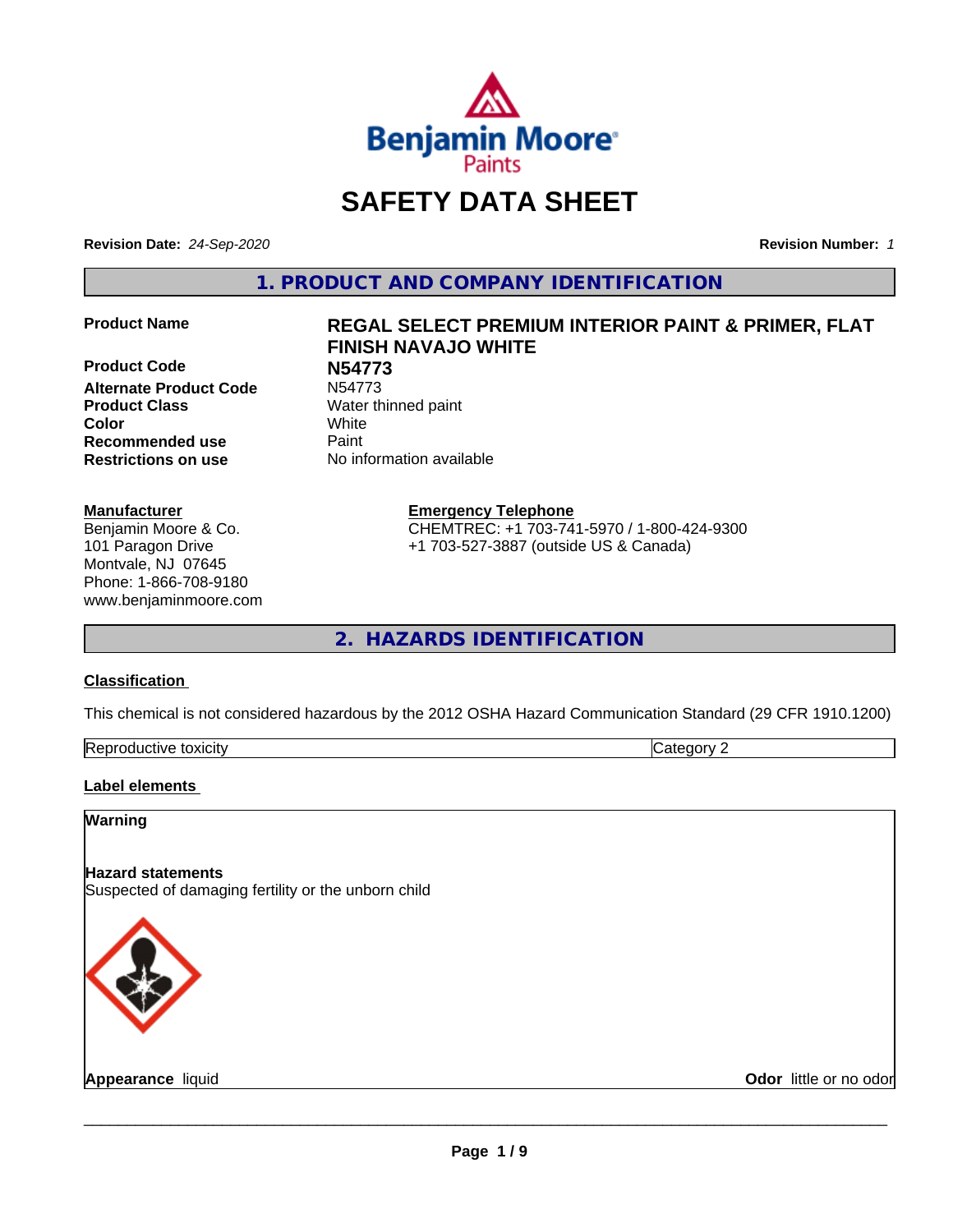#### **Precautionary Statements - Prevention**

Obtain special instructions before use Do not handle until all safety precautions have been read and understood Use personal protective equipment as required

#### **Precautionary Statements - Response**

IF exposed or concerned: Get medical advice/attention

#### **Precautionary Statements - Storage**

Store locked up

#### **Precautionary Statements - Disposal**

Dispose of contents/container to an approved waste disposal plant

#### **Hazards not otherwise classified (HNOC)**

Not applicable

#### **Other information**

No information available

 **WARNING:** This product contains isothiazolinone compounds at levels of <0.1%. These substances are biocides commonly found in most paints and a variety of personal care products as a preservative. Certain individuals may be sensitive or allergic to these substances, even at low levels.

#### **3. COMPOSITION INFORMATION ON COMPONENTS**

| <b>Chemical name</b> | CAS No.    | Weight-%    |
|----------------------|------------|-------------|
| Titanium dioxide     | 13463-67-7 | 15 - 20     |
| Kaolin, calcined     | 92704-41-1 | $5 - 10$    |
| Limestone            | 1317-65-3  | $5 - 10$    |
| Diatomaceous earth   | 61790-53-2 | - 5         |
| Silica amorphous     | 7631-86-9  | - 5         |
| Nepheline syenite    | 37244-96-5 | - 5         |
| Trimethylolpropane   | 77-99-6    | $0.1 - 0.5$ |

|                       | 4. FIRST AID MEASURES                                                                                    |
|-----------------------|----------------------------------------------------------------------------------------------------------|
| <b>General Advice</b> | No hazards which require special first aid measures.                                                     |
| <b>Eye Contact</b>    | Rinse thoroughly with plenty of water for at least 15 minutes and consult a<br>physician.                |
| <b>Skin Contact</b>   | Wash off immediately with soap and plenty of water while removing all<br>contaminated clothes and shoes. |
| <b>Inhalation</b>     | Move to fresh air. If symptoms persist, call a physician.                                                |
| Ingestion             | Clean mouth with water and afterwards drink plenty of water. Consult a physician<br>if necessary.        |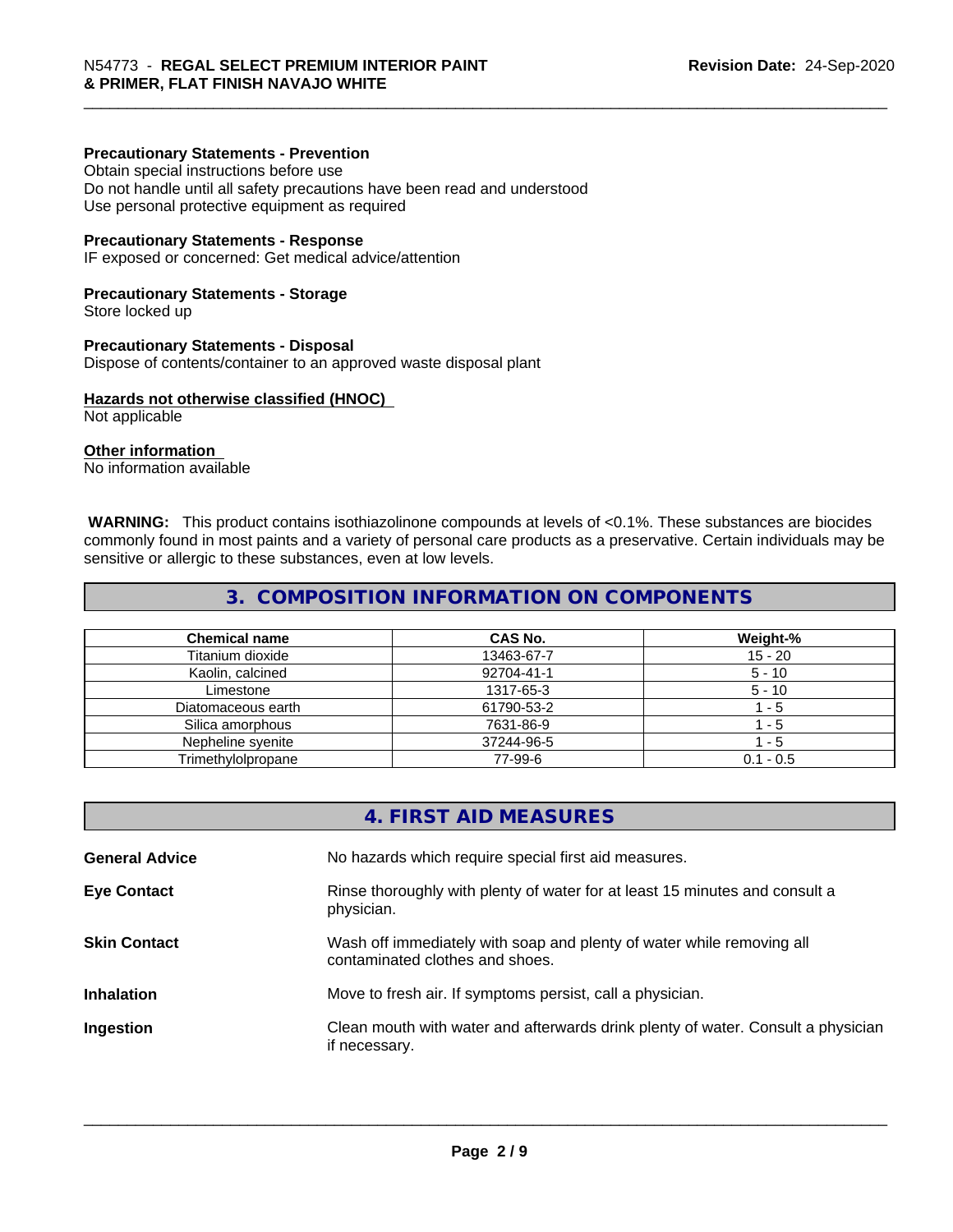**Most Important Symptoms/Effects** None known.

**Notes To Physician** Treat symptomatically.

**5. FIRE-FIGHTING MEASURES**

| <b>Suitable Extinguishing Media</b>                                              | Use extinguishing measures that are appropriate to local<br>circumstances and the surrounding environment.                                   |
|----------------------------------------------------------------------------------|----------------------------------------------------------------------------------------------------------------------------------------------|
| Protective equipment and precautions for firefighters                            | As in any fire, wear self-contained breathing apparatus<br>pressure-demand, MSHA/NIOSH (approved or equivalent)<br>and full protective gear. |
| <b>Specific Hazards Arising From The Chemical</b>                                | Closed containers may rupture if exposed to fire or<br>extreme heat.                                                                         |
| Sensitivity to mechanical impact                                                 | No                                                                                                                                           |
| Sensitivity to static discharge                                                  | No                                                                                                                                           |
| <b>Flash Point Data</b><br>Flash point (°F)<br>Flash Point (°C)<br><b>Method</b> | Not applicable<br>Not applicable<br>Not applicable                                                                                           |
| <b>Flammability Limits In Air</b>                                                |                                                                                                                                              |
| Lower flammability limit:<br><b>Upper flammability limit:</b>                    | Not applicable<br>Not applicable                                                                                                             |
| <b>NFPA</b><br>Health: 2<br>Flammability: 0                                      | <b>Instability: 0</b><br><b>Special: Not Applicable</b>                                                                                      |
| <b>NFPA Legend</b><br>0 - Not Hazardous<br>1 - Slightly                          |                                                                                                                                              |

2 - Moderate

3 - High

4 - Severe

*The ratings assigned are only suggested ratings, the contractor/employer has ultimate responsibilities for NFPA ratings where this system is used.*

*Additional information regarding the NFPA rating system is available from the National Fire Protection Agency (NFPA) at www.nfpa.org.*

# **6. ACCIDENTAL RELEASE MEASURES**

| <b>Personal Precautions</b>      | Avoid contact with skin, eyes and clothing. Ensure adequate ventilation.                             |
|----------------------------------|------------------------------------------------------------------------------------------------------|
| <b>Other Information</b>         | Prevent further leakage or spillage if safe to do so.                                                |
| <b>Environmental precautions</b> | See Section 12 for additional Ecological Information.                                                |
| <b>Methods for Cleaning Up</b>   | Soak up with inert absorbent material. Sweep up and shovel into suitable<br>containers for disposal. |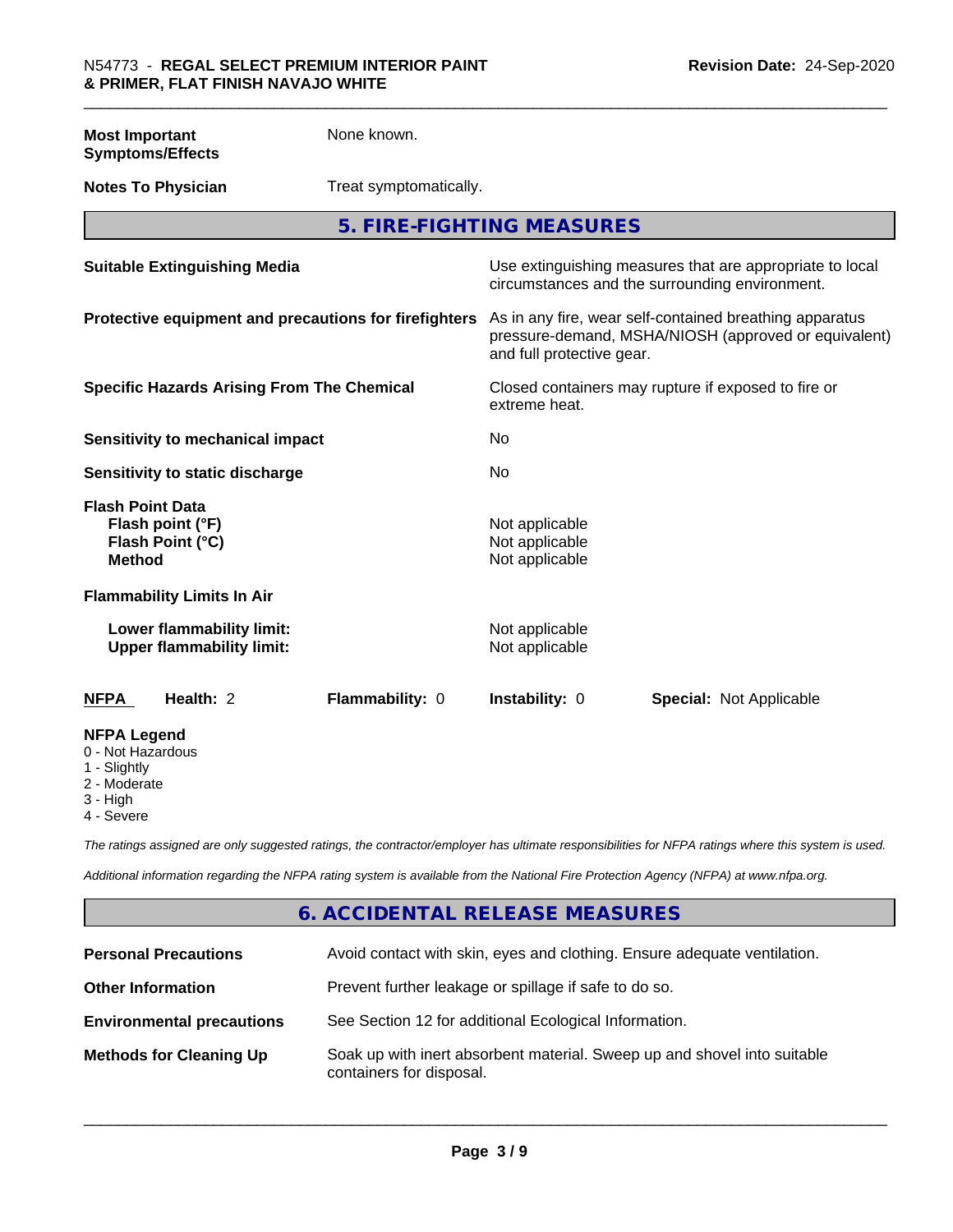|                               | 7. HANDLING AND STORAGE                                                                                                                                                          |
|-------------------------------|----------------------------------------------------------------------------------------------------------------------------------------------------------------------------------|
| <b>Handling</b>               | Avoid contact with skin, eyes and clothing. Avoid breathing vapors, spray mists or<br>sanding dust. In case of insufficient ventilation, wear suitable respiratory<br>equipment. |
| <b>Storage</b>                | Keep container tightly closed. Keep out of the reach of children.                                                                                                                |
| <b>Incompatible Materials</b> | No information available                                                                                                                                                         |

# **8. EXPOSURE CONTROLS/PERSONAL PROTECTION**

#### **Exposure Limits**

| <b>Chemical name</b> | <b>ACGIH TLV</b>         | <b>OSHA PEL</b>                               |
|----------------------|--------------------------|-----------------------------------------------|
| Titanium dioxide     | TWA: $10 \text{ mg/m}^3$ | 15 mg/m <sup>3</sup> - TWA                    |
| Limestone            | N/E                      | 15 mg/m $3$ - TWA<br>$5 \text{ mg/m}^3$ - TWA |
| Diatomaceous earth   | N/E                      | 20 mppcf - TWA                                |
| Silica amorphous     | N/E                      | 20 mppcf - TWA                                |

#### **Legend**

ACGIH - American Conference of Governmental Industrial Hygienists Exposure Limits OSHA - Occupational Safety & Health Administration Exposure Limits N/E - Not Established

| <b>Engineering Measures</b>          | Ensure adequate ventilation, especially in confined areas.                                                                          |  |
|--------------------------------------|-------------------------------------------------------------------------------------------------------------------------------------|--|
| <b>Personal Protective Equipment</b> |                                                                                                                                     |  |
| <b>Eye/Face Protection</b>           | Safety glasses with side-shields.                                                                                                   |  |
| <b>Skin Protection</b>               | Protective gloves and impervious clothing.                                                                                          |  |
| <b>Respiratory Protection</b>        | In case of insufficient ventilation wear suitable respiratory equipment.                                                            |  |
| <b>Hygiene Measures</b>              | Avoid contact with skin, eyes and clothing. Remove and wash contaminated<br>clothing before re-use. Wash thoroughly after handling. |  |

# **9. PHYSICAL AND CHEMICAL PROPERTIES**

| Appearance              | liquid                   |
|-------------------------|--------------------------|
| Odor                    | little or no odor        |
| <b>Odor Threshold</b>   | No information available |
| Density (Ibs/gal)       | $11.15 - 11.25$          |
| <b>Specific Gravity</b> | $1.33 - 1.35$            |
| рH                      | No information available |
| <b>Viscosity (cps)</b>  | No information available |
| Solubility(ies)         | No information available |
| <b>Water solubility</b> | No information available |
| <b>Evaporation Rate</b> | No information available |
| Vapor pressure          | No information available |
| Vapor density           | No information available |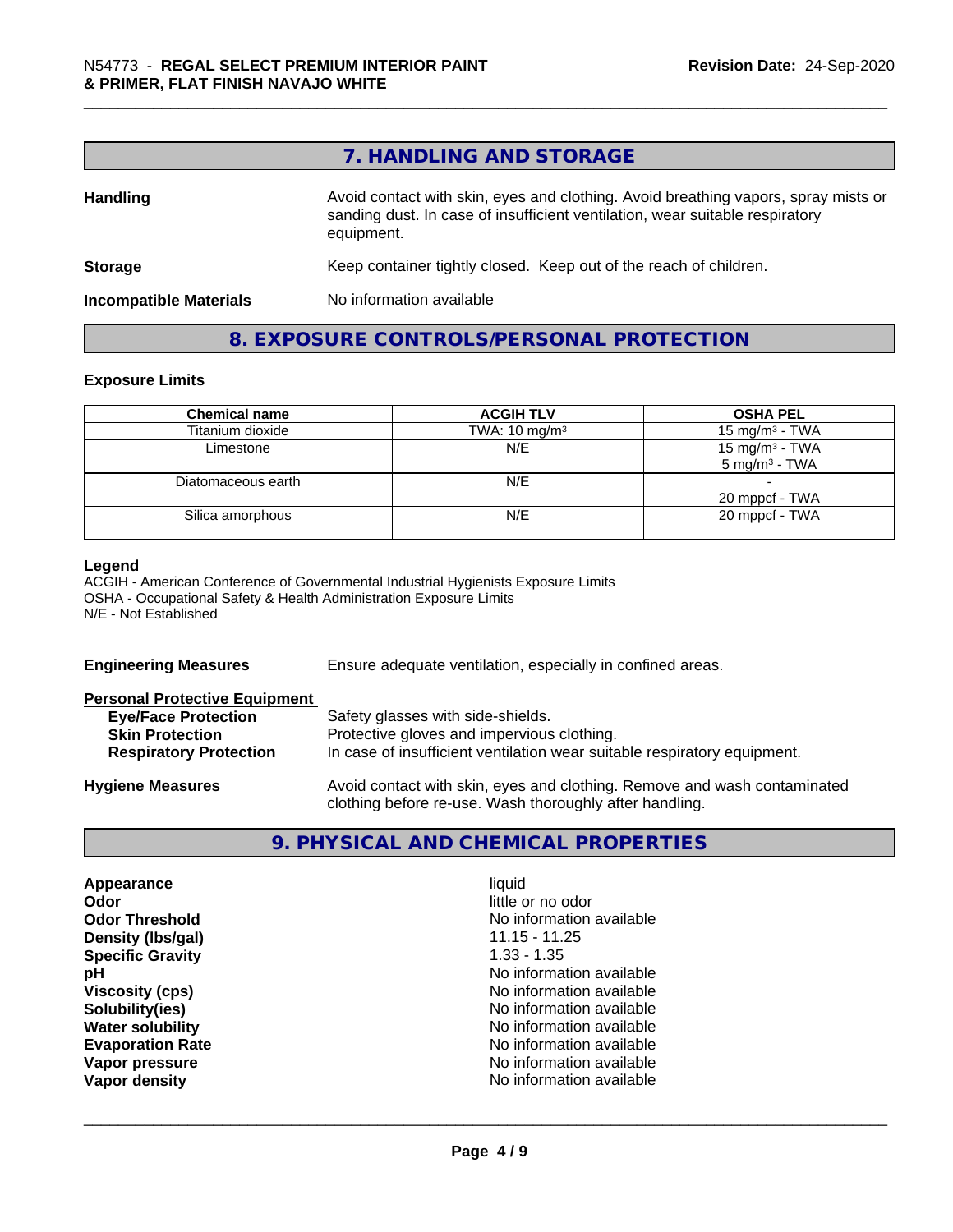| Wt. % Solids                         | $50 - 60$                |
|--------------------------------------|--------------------------|
| Vol. % Solids                        | $35 - 45$                |
| Wt. % Volatiles                      | $40 - 50$                |
| Vol. % Volatiles                     | $55 - 65$                |
| <b>VOC Regulatory Limit (g/L)</b>    | < 50                     |
| <b>Boiling Point (°F)</b>            | 212                      |
| <b>Boiling Point (°C)</b>            | 100                      |
| Freezing point (°F)                  | 32                       |
| <b>Freezing Point (°C)</b>           | 0                        |
| Flash point (°F)                     | Not applicable           |
| Flash Point (°C)                     | Not applicable           |
| <b>Method</b>                        | Not applicable           |
| Flammability (solid, gas)            | Not applicable           |
| <b>Upper flammability limit:</b>     | Not applicable           |
| Lower flammability limit:            | Not applicable           |
| <b>Autoignition Temperature (°F)</b> | No information available |
| <b>Autoignition Temperature (°C)</b> | No information available |
| Decomposition Temperature (°F)       | No information available |
| Decomposition Temperature (°C)       | No information available |
| <b>Partition coefficient</b>         | No information available |

## **10. STABILITY AND REACTIVITY**

| <b>Reactivity</b>                       | Not Applicable                           |
|-----------------------------------------|------------------------------------------|
| <b>Chemical Stability</b>               | Stable under normal conditions.          |
| <b>Conditions to avoid</b>              | Prevent from freezing.                   |
| <b>Incompatible Materials</b>           | No materials to be especially mentioned. |
| <b>Hazardous Decomposition Products</b> | None under normal use.                   |
| Possibility of hazardous reactions      | None under normal conditions of use.     |

**11. TOXICOLOGICAL INFORMATION**

**Product Information**

#### **Information on likely routes of exposure**

**Principal Routes of Exposure** Eye contact, skin contact and inhalation.

**Acute Toxicity** 

**Product Information** No information available

#### **Symptoms** related to the physical, chemical and toxicological characteristics

**Symptoms** No information available

#### **Delayed and immediate effects as well as chronic effects from short and long-term exposure**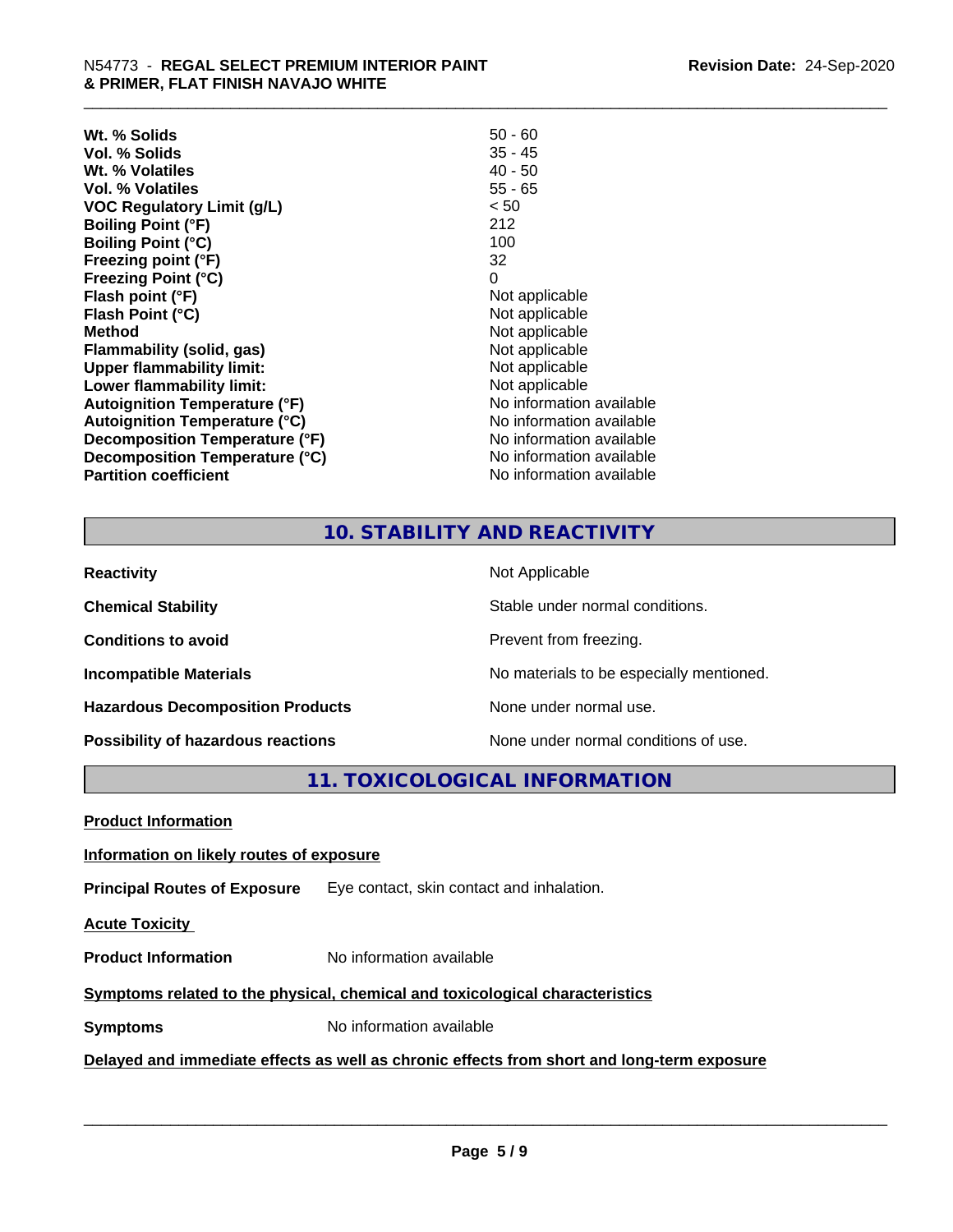| Eye contact<br><b>Skin contact</b> | May cause slight irritation.<br>Substance may cause slight skin irritation. Prolonged or repeated contact may dry<br>skin and cause irritation. |
|------------------------------------|-------------------------------------------------------------------------------------------------------------------------------------------------|
| <b>Inhalation</b>                  | May cause irritation of respiratory tract.                                                                                                      |
| Ingestion                          | Ingestion may cause gastrointestinal irritation, nausea, vomiting and diarrhea.                                                                 |
| <b>Sensitization</b>               | No information available                                                                                                                        |
| <b>Neurological Effects</b>        | No information available.                                                                                                                       |
| <b>Mutagenic Effects</b>           | No information available.                                                                                                                       |
| <b>Reproductive Effects</b>        | Possible risk of impaired fertility. Possible risk of harm to the unborn child.                                                                 |
| <b>Developmental Effects</b>       | No information available.                                                                                                                       |
| <b>Target organ effects</b>        | No information available.                                                                                                                       |
| <b>STOT - single exposure</b>      | No information available.                                                                                                                       |
| <b>STOT - repeated exposure</b>    | No information available.                                                                                                                       |
| Other adverse effects              | No information available.                                                                                                                       |
| <b>Aspiration Hazard</b>           | No information available                                                                                                                        |

#### **Numerical measures of toxicity**

**The following values are calculated based on chapter 3.1 of the GHS document**

**ATEmix (oral)** 18177 mg/kg

#### **Component Information**

| Chemical name                  | Oral LD50                                      | Dermal LD50           | Inhalation LC50         |
|--------------------------------|------------------------------------------------|-----------------------|-------------------------|
| Titanium dioxide<br>13463-67-7 | $> 10000$ mg/kg (Rat)                          |                       |                         |
| Kaolin, calcined<br>92704-41-1 | $>$ 2000 mg/kg (Rat)                           |                       |                         |
| Silica amorphous<br>7631-86-9  | $= 7900$ mg/kg (Rat)                           | > 2000 mg/kg (Rabbit) | $> 2.2$ mg/L (Rat) 1 h  |
| Trimethylolpropane<br>77-99-6  | $= 14100$ mg/kg (Rat)<br>$= 14000$ mg/kg (Rat) |                       | $> 0.29$ mg/L (Rat) 4 h |

#### **Chronic Toxicity**

#### **Carcinogenicity**

*The information below indicateswhether each agency has listed any ingredient as a carcinogen:.*

| <b>Chemical</b><br>name            | <b>IARC</b>                                | <b>NTP</b> | ດເ⊔າ<br>∪אח |
|------------------------------------|--------------------------------------------|------------|-------------|
|                                    | .<br>クロ<br>Human<br>Possible<br><u>_ _</u> |            | ∟isted      |
| .<br><br>dioxide<br><b>itanium</b> | Carcinogen                                 |            |             |

• Although IARC has classified titanium dioxide as possibly carcinogenic to humans (2B), their summary concludes: "No significant exposure to titanium dioxide is thought to occur during the use of products in which titanium dioxide is bound to other materials, such as paint."

#### **Legend**

IARC - International Agency for Research on Cancer NTP - National Toxicity Program OSHA - Occupational Safety & Health Administration

**12. ECOLOGICAL INFORMATION**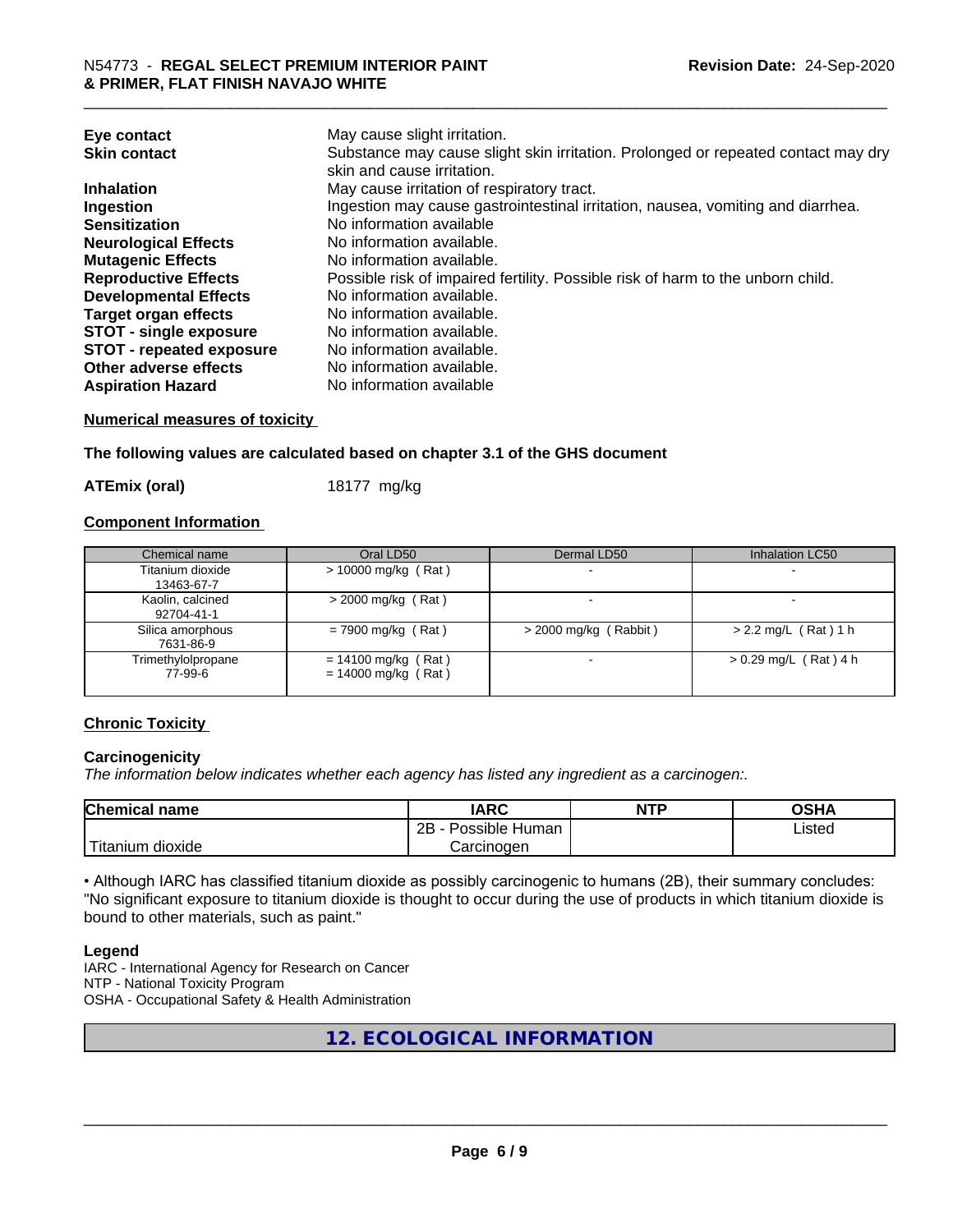#### **Ecotoxicity Effects**

The environmental impact of this product has not been fully investigated.

#### **Product Information**

#### **Acute Toxicity to Fish**

No information available

#### **Acute Toxicity to Aquatic Invertebrates**

No information available

#### **Acute Toxicity to Aquatic Plants**

No information available

#### **Persistence / Degradability**

No information available.

#### **Bioaccumulation**

There is no data for this product.

#### **Mobility in Environmental Media**

No information available.

#### **Ozone**

No information available

#### **Component Information**

#### **Acute Toxicity to Fish**

Titanium dioxide  $LC50:$  > 1000 mg/L (Fathead Minnow - 96 hr.)

#### **Acute Toxicity to Aquatic Invertebrates**

No information available

#### **Acute Toxicity to Aquatic Plants**

No information available

|                              | 13. DISPOSAL CONSIDERATIONS                                                                                                                                                                                               |  |
|------------------------------|---------------------------------------------------------------------------------------------------------------------------------------------------------------------------------------------------------------------------|--|
| <b>Waste Disposal Method</b> | Dispose of in accordance with federal, state, and local regulations. Local<br>requirements may vary, consult your sanitation department or state-designated<br>environmental protection agency for more disposal options. |  |
|                              | <b>14. TRANSPORT INFORMATION</b>                                                                                                                                                                                          |  |
| <b>DOT</b>                   | Not regulated                                                                                                                                                                                                             |  |
| <b>ICAO/IATA</b>             | Not regulated                                                                                                                                                                                                             |  |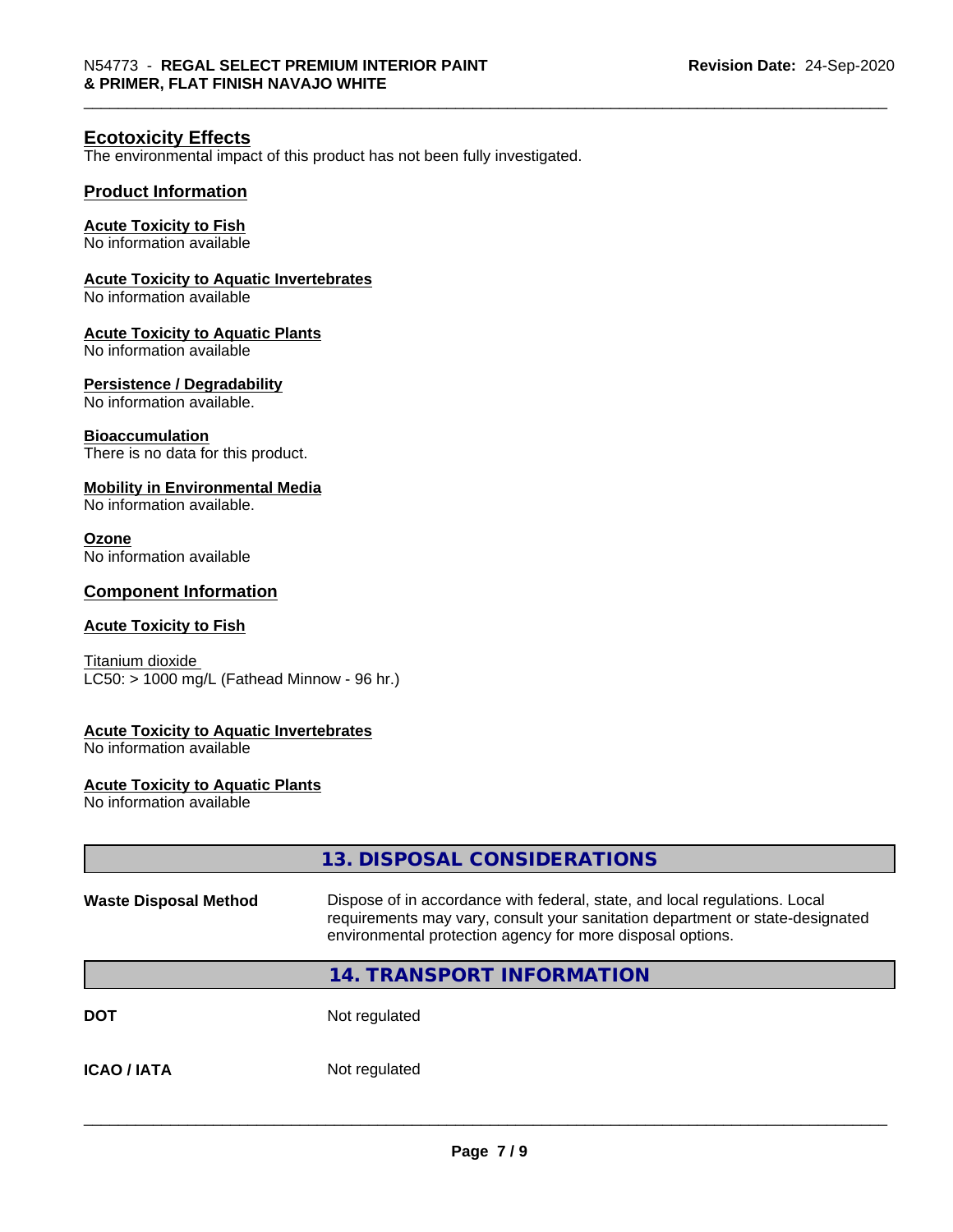**IMDG / IMO** Not regulated

**15. REGULATORY INFORMATION**

#### **International Inventories**

| <b>TSCA: United States</b> | Yes - All components are listed or exempt. |
|----------------------------|--------------------------------------------|
| <b>DSL: Canada</b>         | Yes - All components are listed or exempt. |

### **Federal Regulations**

#### **SARA 311/312 hazardous categorization**

| Acute health hazard               | No  |  |
|-----------------------------------|-----|--|
| Chronic Health Hazard             | Yes |  |
| Fire hazard                       | No  |  |
| Sudden release of pressure hazard | Nο  |  |
| Reactive Hazard                   | Nο  |  |

#### **SARA 313**

Section 313 of Title III of the Superfund Amendments and Reauthorization Act of 1986 (SARA). This product contains a chemical or chemicals which are subject to the reporting requirements of the Act and Title 40 of the Code of Federal Regulations, Part 372:

*None*

#### **Clean Air Act,Section 112 Hazardous Air Pollutants (HAPs) (see 40 CFR 61)**

This product contains the following HAPs:

*None*

#### **US State Regulations**

#### **California Proposition 65**

**A** WARNING: Cancer and Reproductive Harm– www.P65warnings.ca.gov

#### **State Right-to-Know**

| <b>Chemical name</b> | <b>Massachusetts</b> | <b>New Jersey</b> | Pennsylvania |
|----------------------|----------------------|-------------------|--------------|
| Titanium dioxide     |                      |                   |              |
| Limestone            |                      |                   |              |
| Diatomaceous earth   |                      |                   |              |
| Silica amorphous     |                      |                   |              |

#### **Legend**

X - Listed